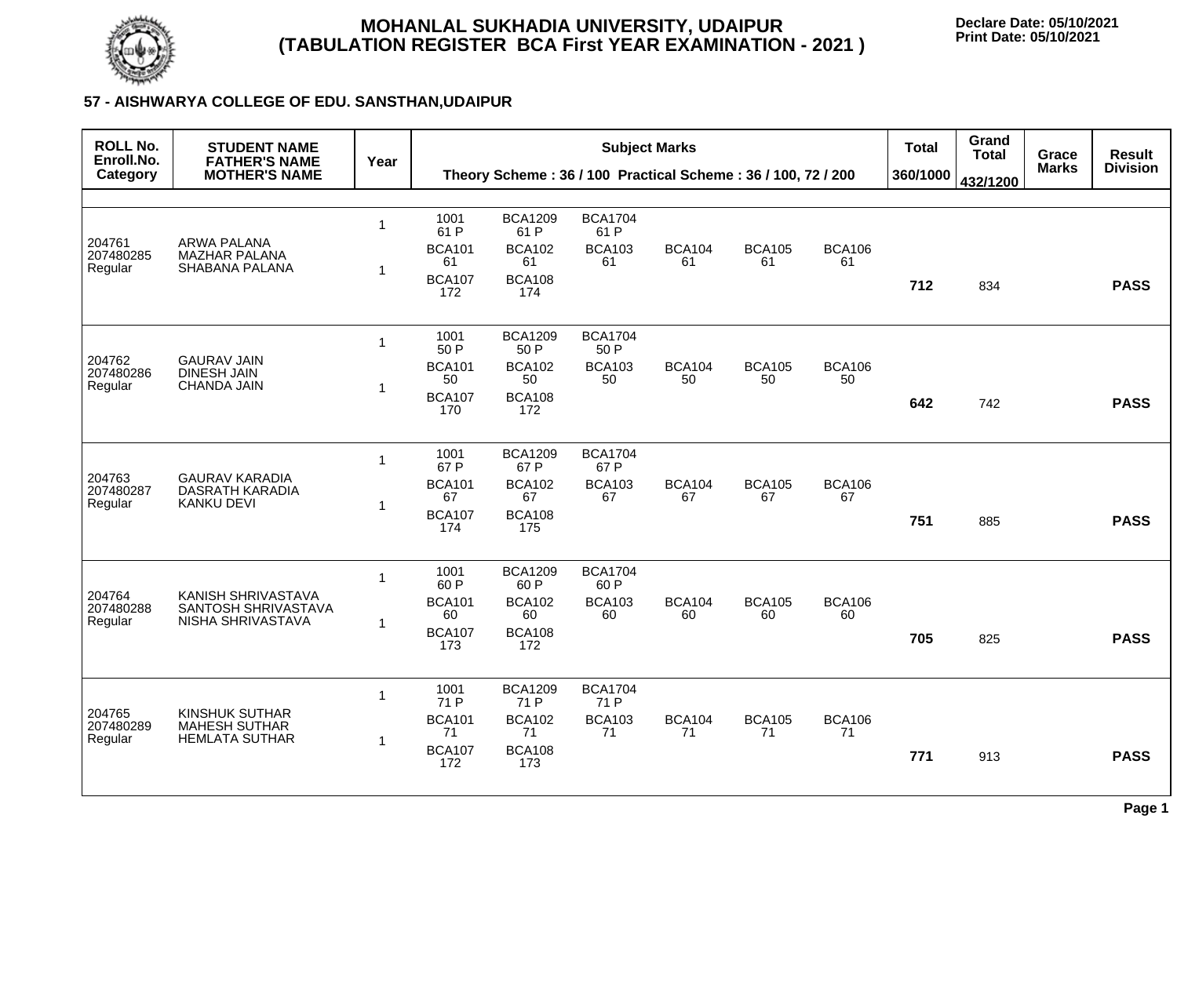

## **MOHANLAL SUKHADIA UNIVERSITY, UDAIPUR (TABULATION REGISTER BCA First YEAR EXAMINATION - 2021 )**

**57 - AISHWARYA COLLEGE OF EDU. SANSTHAN,UDAIPUR**

| <b>ROLL No.</b><br>Enroll.No.<br><b>Category</b> | <b>STUDENT NAME</b><br><b>FATHER'S NAME</b><br><b>MOTHER'S NAME</b>           | Year |                                                             | Theory Scheme: 36 / 100 Practical Scheme: 36 / 100, 72 / 200          |                                               | <b>Subject Marks</b> |                     |                     | <b>Total</b><br>360/1000 | Grand<br>Total<br>432/1200 | Grace<br><b>Marks</b> | <b>Result</b><br><b>Division</b> |
|--------------------------------------------------|-------------------------------------------------------------------------------|------|-------------------------------------------------------------|-----------------------------------------------------------------------|-----------------------------------------------|----------------------|---------------------|---------------------|--------------------------|----------------------------|-----------------------|----------------------------------|
| 204766<br>207480290<br>Regular                   | <b>NARENDRA GAMETI</b><br><b>RAMESH GAMETI</b><br><b>LAXMI DEVI</b>           |      | 1001<br>65 P<br><b>BCA101</b><br>65<br><b>BCA107</b><br>170 | <b>BCA1209</b><br>65 P<br><b>BCA102</b><br>65<br><b>BCA108</b><br>172 | <b>BCA1704</b><br>65 P<br><b>BCA103</b><br>65 | <b>BCA104</b><br>65  | <b>BCA105</b><br>65 | <b>BCA106</b><br>65 | 732                      | 862                        |                       | <b>PASS</b>                      |
| 204767<br>207480291<br>Regular                   | RAJVEER SINGH GEHLOT<br><b>VIKRANT SINGH GEHLOT</b><br><b>CHANDA KUNWAR</b>   |      | 1001<br>42 P<br><b>BCA101</b><br>42<br><b>BCA107</b><br>171 | <b>BCA1209</b><br>42 P<br><b>BCA102</b><br>42<br><b>BCA108</b><br>170 | <b>BCA1704</b><br>42 P<br><b>BCA103</b><br>42 | <b>BCA104</b><br>42  | <b>BCA105</b><br>42 | <b>BCA106</b><br>42 | 593                      | 677                        |                       | <b>PASS</b>                      |
| 204768<br>207480292<br>Regular                   | <b>TUSHAR BHIWANIA</b><br>PAWAN SINGH BHIWANIA<br><b>SUNIL SINGH BHIWANIA</b> | -1   | 1001<br>53 P<br><b>BCA101</b><br>53<br><b>BCA107</b><br>170 | <b>BCA1209</b><br>53 P<br><b>BCA102</b><br>53<br><b>BCA108</b><br>171 | <b>BCA1704</b><br>53 P<br><b>BCA103</b><br>53 | <b>BCA104</b><br>53  | <b>BCA105</b><br>53 | <b>BCA106</b><br>53 | 659                      | 765                        |                       | <b>PASS</b>                      |

**Page 2**